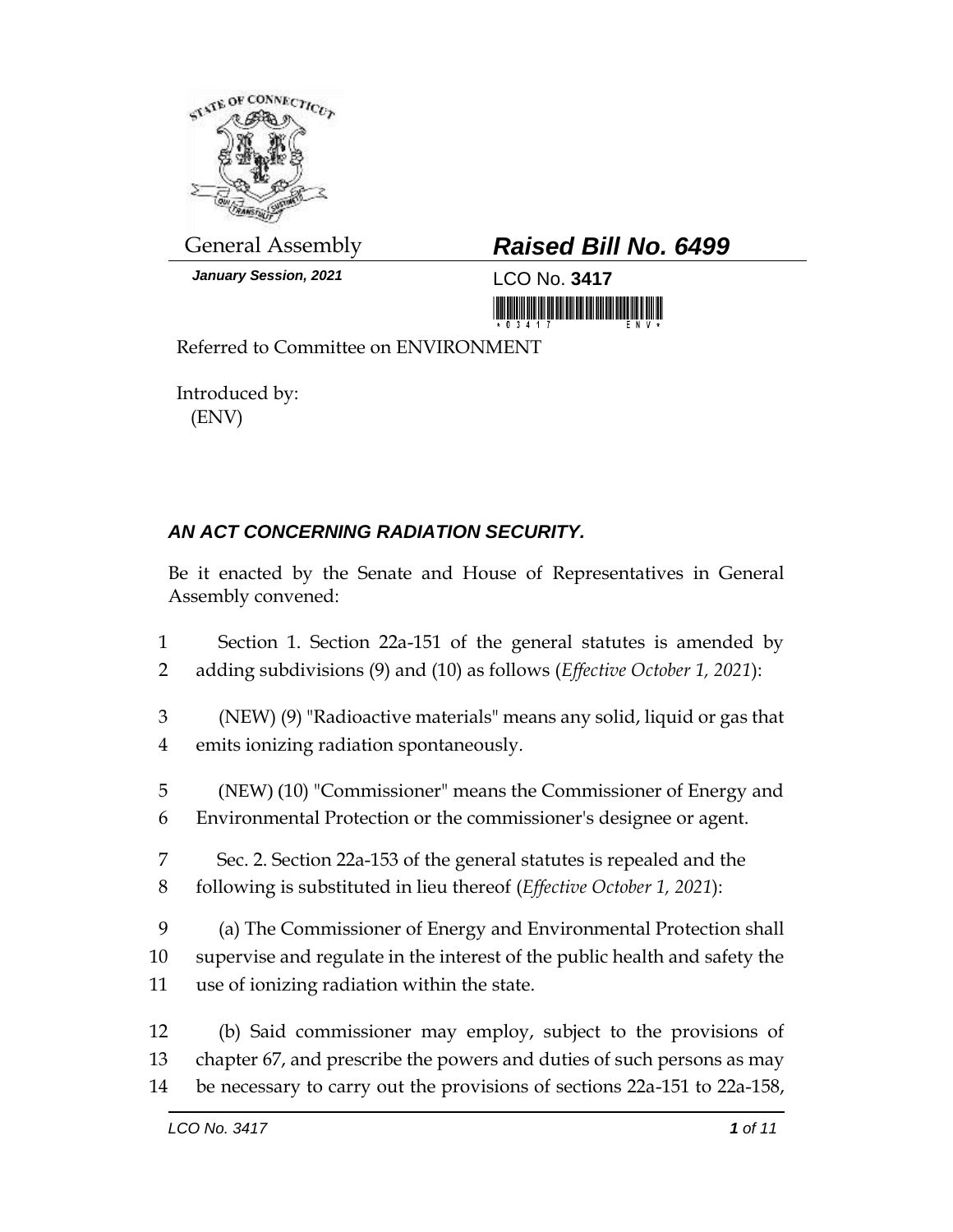inclusive, as amended by this act. (c) Said commissioner shall **[**make such regulations as may be necessary to carry out the provisions of said sections**]** adopt regulations, in accordance with the provisions of chapter 54, concerning sources of ionizing radiation and radioactive materials, including, but not limited to, regulations: (1) Necessary to secure agreement state status from the Nuclear 22 Regulatory Commission pursuant to section 274 of the Atomic Energy Act of 1954, 42 USC 2021, as amended from time to time; (2) Relating to the construction, operation, control, tracking, security or decommissioning of sources of ionizing radiation, including, but not limited to, any modification or alteration of such sources; (3) Relating to the production, transportation, use, storage, possession, management, treatment, disposal or remediation of 29 radioactive materials; (4) Relating to planning for and responding to terrorist or other emergency events, or the potential for such events, that involve or may include radioactive materials; (5) Necessary to carry out the provisions of sections 22a-151 to 22a- 158, inclusive, as amended by this act; (6) Establishing fees for the licensure of sources of ionizing radiation, 36 that, in conjunction with the fees collected pursuant to section 22a-148, shall be sufficient for the administration, implementation and enforcement of an ionizing radiation program; and (7) To reciprocate in the recognition of specific licenses issued by the Nuclear Regulatory Commission (NRC) or another state that has reached agreement with the NRC pursuant to 42 USC 2021(b), as amended from time to time. 43 (d) The Governor, or the commissioner, is authorized to employ such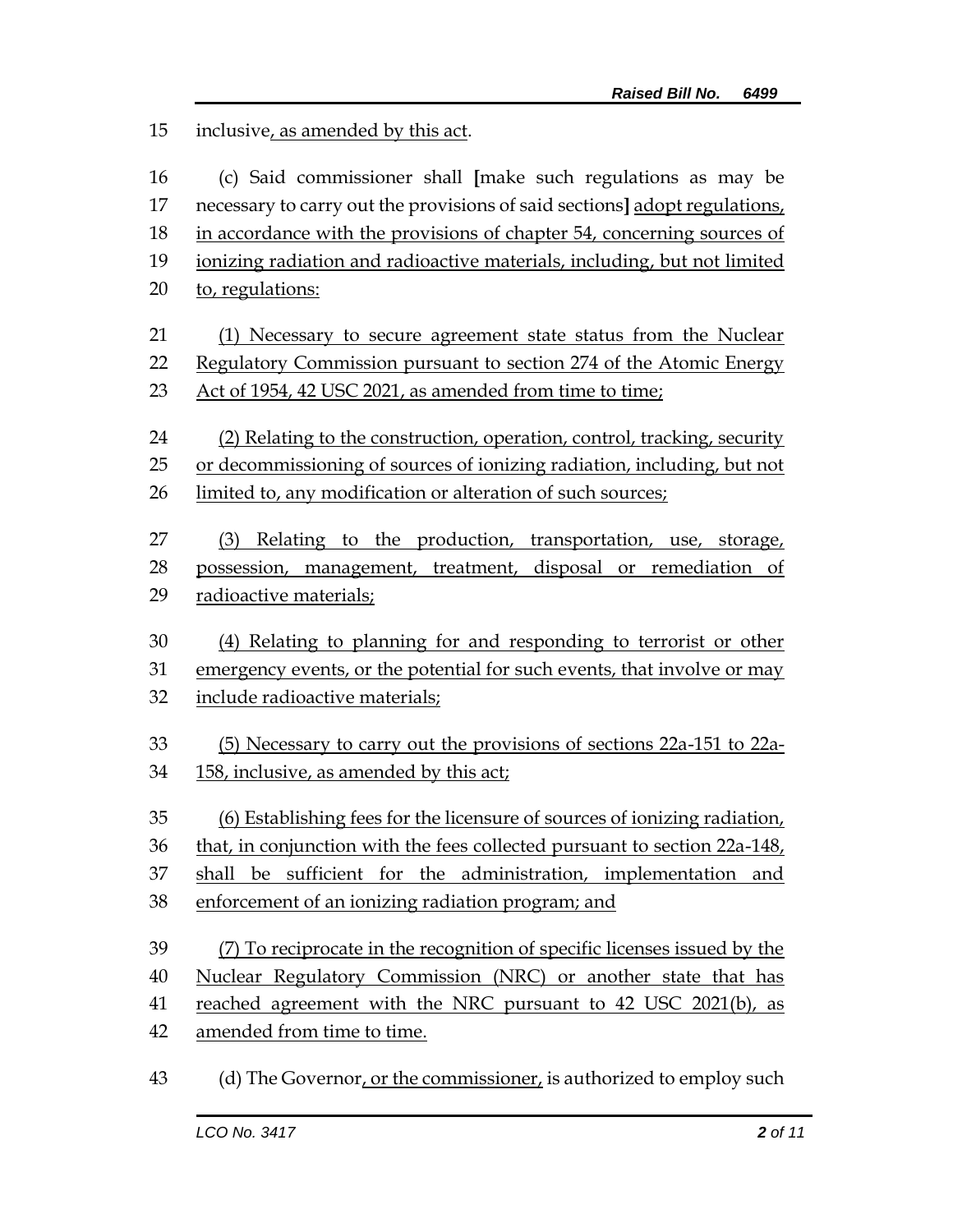consultants, experts and technicians as **[**he shall deem**]** are necessary for the purpose of conducting investigations and reporting **[**to him**]** on matters connected with the implementation of the provisions of **[**said**]** sections 22a-148 to 22a-158, inclusive, as amended by this act.

 (e) Any fees collected in accordance with section 22a-148 or 22a-150, or any regulations adopted pursuant to subsection (c) of this section,

- 50 shall be deposited in the General Fund.
- (f) The commissioner may establish radiation exposure guidelines for emergency responders and the public for the management of emergencies involving radioactive materials. Any such guidelines may be based upon the recommendations of the federal government and the National Council on Radiation Protection and Measurements.

 Sec. 3. Subsection (a) of section 22a-154 of the general statutes is repealed and the following is substituted in lieu thereof (*Effective October 1, 2021*):

 (a) The Commissioner of Energy and Environmental Protection **[**may provide by regulation for**]** shall adopt regulations, in accordance with the provisions of chapter 54, for the general or specific licensing of **[**by- product, source, special nuclear materials and other**]** sources of ionizing radiation. **[**, or devices or equipment utilizing such materials, and for amendment, suspension, or revocation of licenses issued pursuant thereto**]** The commissioner may issue, deny, renew, modify, suspend or revoke such licenses and may include such terms and conditions in such licenses that the commissioner deems necessary.

 Sec. 4. (NEW) (*Effective October 1, 2021*) (a) Any person who violates any provision of sections 22a-148 to 22a-150, inclusive, of the general statutes or section 22a-153, as amended by this act, 22a-154, as amended by this act, 22a-157, as amended by this act, or 22a-158 of the general statutes, or any regulation adopted or license or order issued pursuant to said sections, or any owner of land who permits such violations to occur on such owner's land, shall be assessed a civil penalty of not more than ten thousand dollars per day for each offense. Each violation shall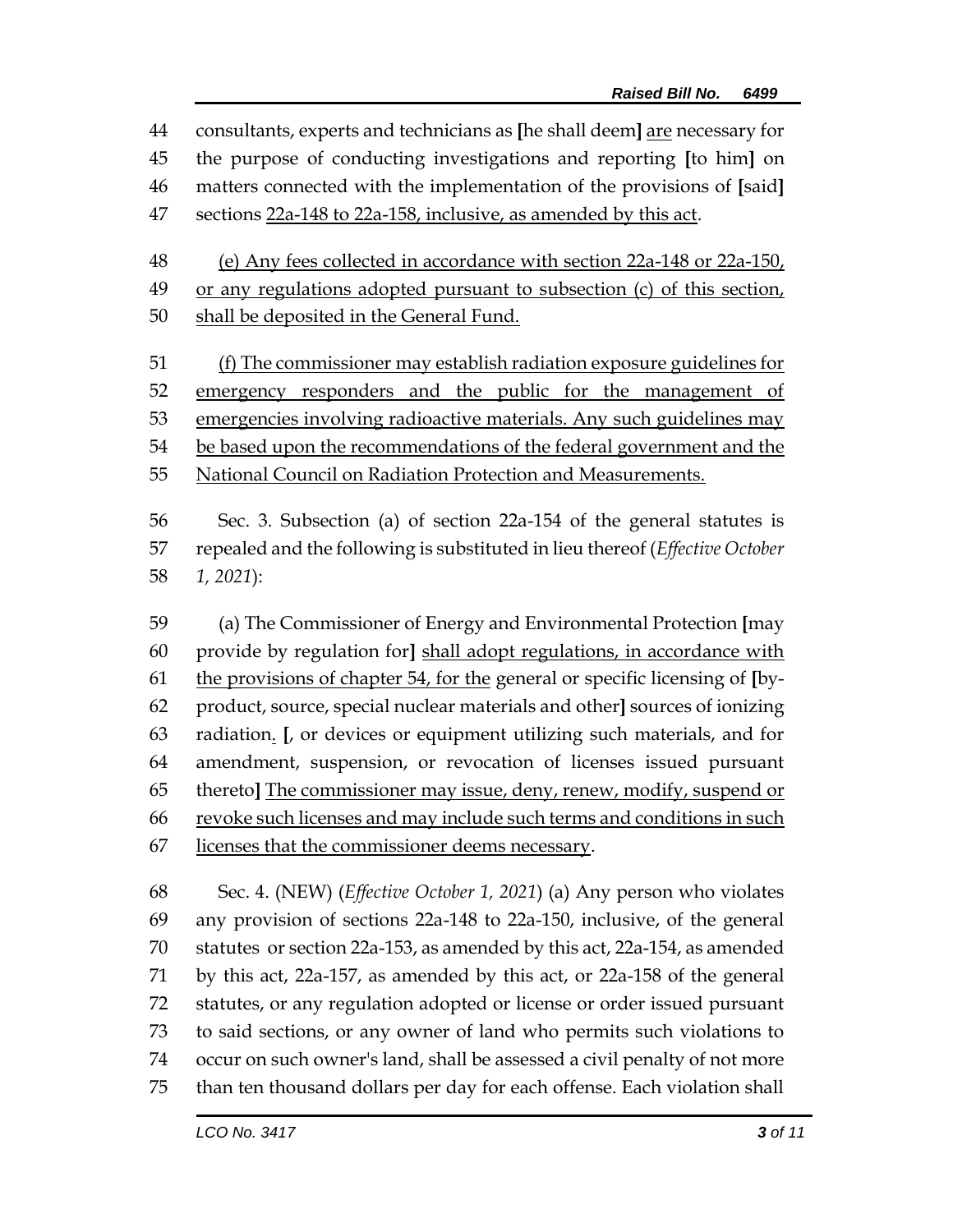be a separate and distinct offense and, in the case of a continuing violation, each day's continuance of such violation shall be deemed a separate and distinct offense. If two or more persons are responsible for such violation, such persons shall be jointly and severally liable under this section. The Attorney General, upon request of the Commissioner of Energy and Environmental Protection, shall institute a civil action in the superior court for the judicial district of Hartford to recover such penalty. Any such action brought by the Attorney General pursuant to this section shall have precedence in the order of trial as provided for in section 52-191 of the general statutes. For the purposes of this section, "person" includes, but is not limited to, any responsible corporate officer or municipal official.

 (b) Any person who, with criminal negligence, violates any provision of sections 22a-148 to 22a-150, inclusive, of the general statutes or section 22a-153, as amended by this act, 22a-154, as amended by this act, 22a- 157, as amended by this act, or 22a-158 of the general statutes, or any regulation adopted or license or order issued pursuant to said sections shall be fined not more than twenty-five thousand dollars per day for each violation or be imprisoned not more than one year, or both. A subsequent conviction for any such violation shall carry a fine of not more than fifty thousand dollars per day for each day of violation or imprisonment for not more than two years, or both. Each violation shall be a separate and distinct offense, and, in the case of a continuing violation, each day a violation continues shall be deemed to be a separate and distinct offense.

 (c) Any person who knowingly violates any provision of sections 22a- 148 to 22a-150, inclusive, of the general statutes or section 22a-153, as amended by this act, 22a-154, as amended by this act, 22a-157, as amended by this act, or 22a-158 of the general statutes, or any regulation adopted or license or order issued pursuant to said sections shall be fined not more than fifty thousand dollars per day for each day of violation or be imprisoned not more than three years, or both. A subsequent conviction for any such violation shall carry a fine of not more than one hundred thousand dollars per day for each day of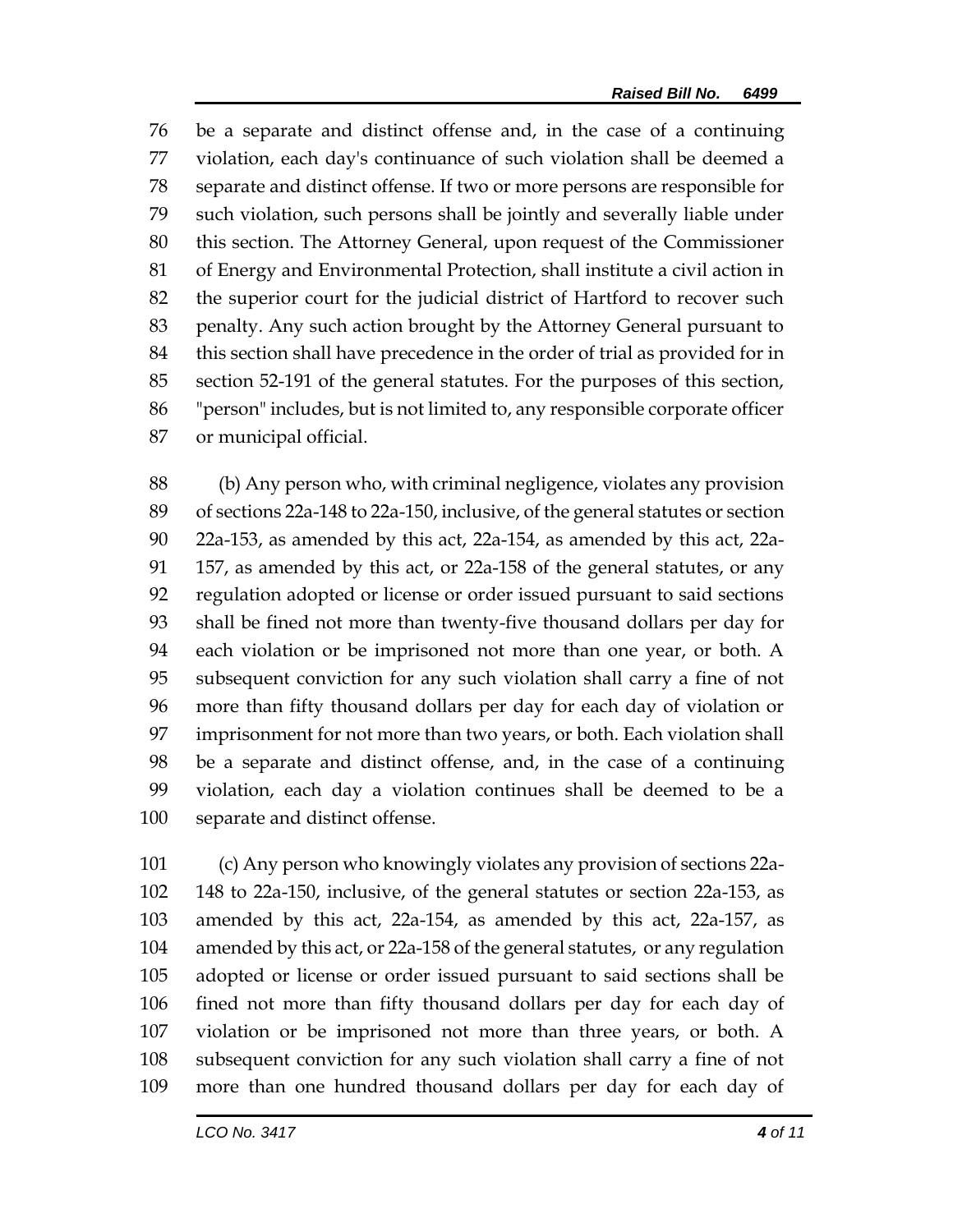violation or imprisonment for not more than ten years, or both. Each violation shall be a separate and distinct offense, and, in the case of a continuing violation, each day a violation continues shall be deemed to be a separate and distinct offense.

 (d) Any person who knowingly makes a false statement, representation or certification in an application, record, report, plan or other document filed or required to be maintained pursuant to sections 22a-148 to 22a-150, inclusive, of the general statutes or section 22a-153, as amended by this act, 22a-154, as amended by this act, 22a-157, as amended by this act, or 22a-158 of the general statutes, as amended by this act, or any regulation adopted or license or order issued pursuant to said sections, or who falsifies, tampers with or knowingly renders inaccurate any monitoring device or method required to be maintained under said sections or any regulation adopted or registration, license or order issued pursuant to said sections, shall, upon conviction, be fined not more than twenty-five thousand dollars per day for each violation or imprisoned not more than two years for each violation, or both. Each violation shall be a separate and distinct offense, and, in the case of a continuing violation, each day a violation continues shall be deemed to be a separate and distinct offense.

 Sec. 5. Section 22a-157 of the general statutes is repealed and the following is substituted in lieu thereof (*Effective October 1, 2021*):

 No person shall construct, operate, use, manufacture, produce, transport, transfer, receive, acquire, decommission, own or possess any source of ionizing radiation, unless **[**exempt, licensed or registered in accordance with the provisions of sections 22a-148 to 22a-158, inclusive**]** 136 such activity is in compliance with all requirements of this chapter, including any regulation adopted, or registration or license issued pursuant to this chapter. No person shall produce, transport, store, possess, manage, treat, remediate or dispose of any radioactive materials, unless such activity is in compliance with all requirements of this chapter, including any regulation adopted, or registration or license issued pursuant to this chapter. No person shall fail to register a source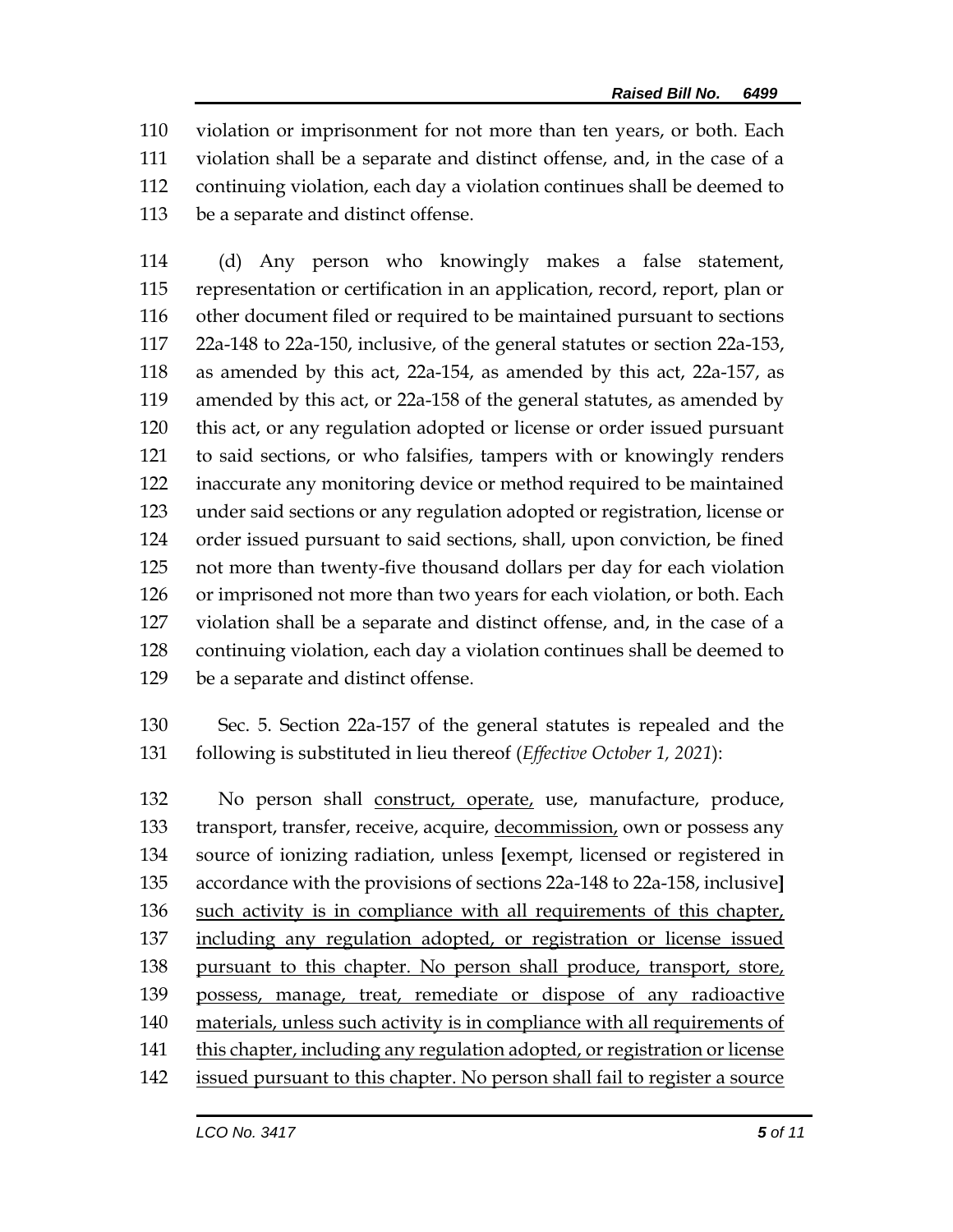of ionizing radiation required to be registered under this chapter, including as required by any regulation adopted, or registration or

license issued pursuant to this chapter.

 Sec. 6. (NEW) (*Effective October 1, 2021*) (a) The Commissioner of Energy and Environmental Protection may take steps that the commissioner deems necessary to protect human health and the environment, including, but not limited to, investigating, monitoring, abating, containing, mitigating or removing any hazard, potential hazard, pollution, contamination or potential pollution or contamination if: (1) Any person causes or is responsible for any exposure hazard or potential exposure hazard from radioactive materials, radioactive waste or a source of ionizing radiation, or causes or is responsible for pollution, contamination or potential pollution or contamination of any land, water, air or other natural resource of the state through a discharge, spillage, uncontrolled loss, release, leakage, seepage or filtration of radioactive material or radioactive waste, and does not act immediately to prevent, abate, contain, mitigate or remove such hazard, potential hazard, pollution, contamination, or potential pollution or contamination, to the satisfaction of the commissioner, or (2) the person responsible is unknown, and such hazard, potential hazard, pollution, contamination, or potential pollution or contamination, is not being prevented, abated, contained, mitigated or removed by the federal government, any state agency, any municipality or any regional or interstate authority. The commissioner may enter into a contract with any person for the purpose of carrying out the provisions of this subsection.

 (b) Any person who causes or is responsible for any exposure hazard or potential exposure hazard from radioactive materials, radioactive waste or a source of ionizing radiation or who causes or is responsible for pollution, contamination, or potential pollution or contamination of any land, water, air or other natural resource of the state through a discharge, spillage, uncontrolled loss, release, leakage, seepage or filtration of radioactive material or radioactive waste shall be liable for all costs and expenses incurred by the commissioner in accordance with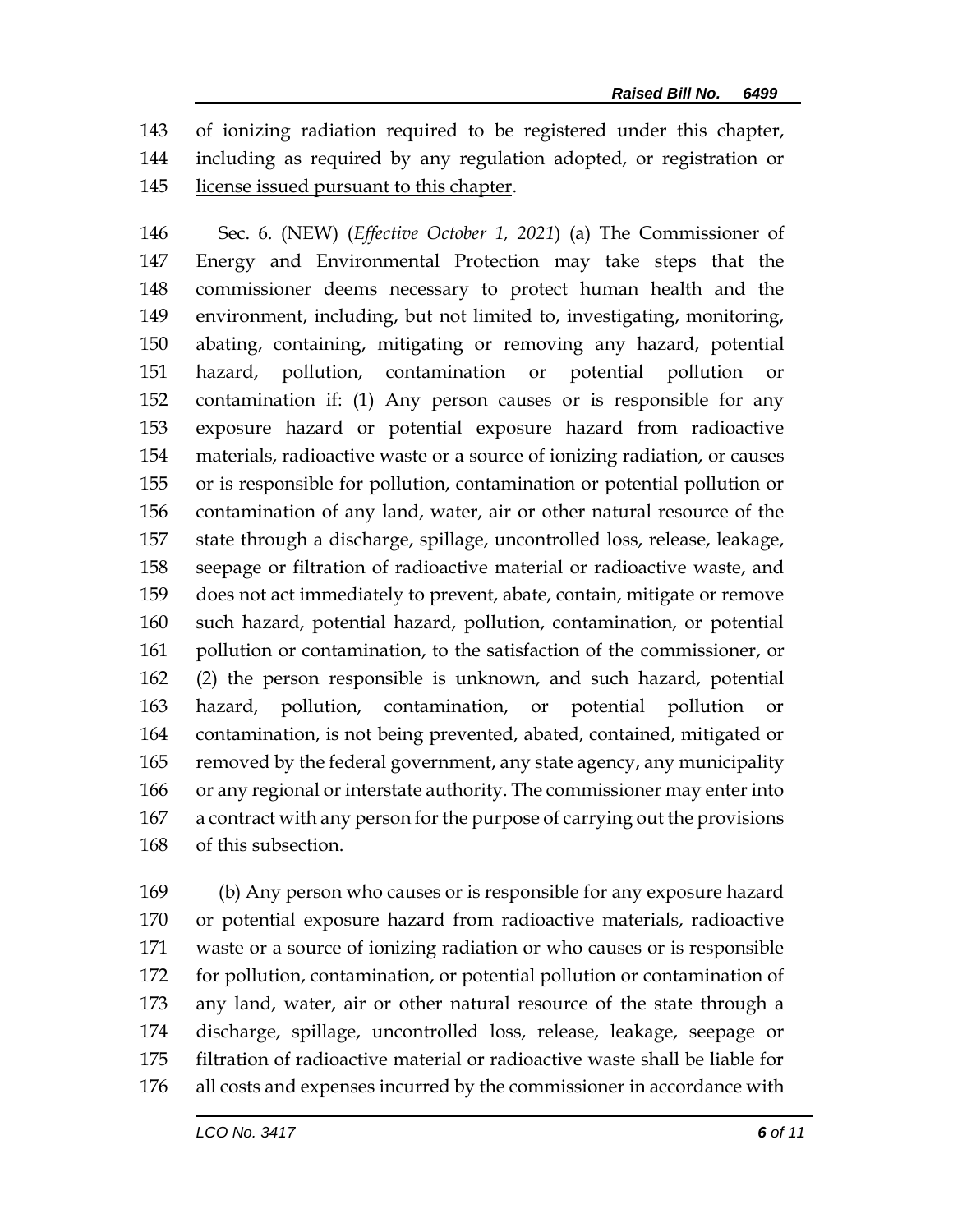subsection (a) of this section, including all costs and expenses to restore the air, water, land and other natural resources of the state, and shall be liable for all attorneys' fees, court costs and any other legal expenses incurred by the state regarding the recovery of such costs. Nothing in this subsection shall preclude the commissioner from seeking additional compensation or such other relief that a court may award, including punitive damages. When such hazard, potential hazard, pollution, contamination or potential pollution or contamination results from the action or inaction of more than one person, each person shall be held jointly and severally liable for such costs. Upon request of the commissioner, the Attorney General shall bring a civil action to recover all such costs and expenses from the person who caused or is responsible for any such hazard, potential hazard, pollution, contamination or potential pollution or contamination.

 (c) Any person who prevents, abates, contains, removes or mitigates any (1) exposure hazard or potential exposure hazard from radioactive materials, radioactive waste or a source of ionizing radiation that is not authorized by a provision of the general statutes, any regulation, registration or license, or (2) any pollution or contamination or potential pollution or contamination of any land, water, air or other natural resources of the state through a discharge, spillage, uncontrolled loss, release, leakage, seepage or filtration of radioactive material or radioactive waste that is not authorized by a provision of the general statutes, any regulation, registration or license, shall be entitled to reimbursement of the reasonable costs incurred or expended for such abatement, containment, removal or mitigation from any person whose negligent, reckless, knowing or intentional action or inaction caused such hazard, potential hazard, pollution, contamination or potential pollution or contamination. When such hazard, potential hazard, 206 pollution, contamination or potential pollution or contamination results from the action or inaction of more than one person, each such person shall be held jointly and severally liable for such costs.

 (d) Whenever the commissioner incurs contractual obligations in carrying out the authority vested in the commissioner pursuant to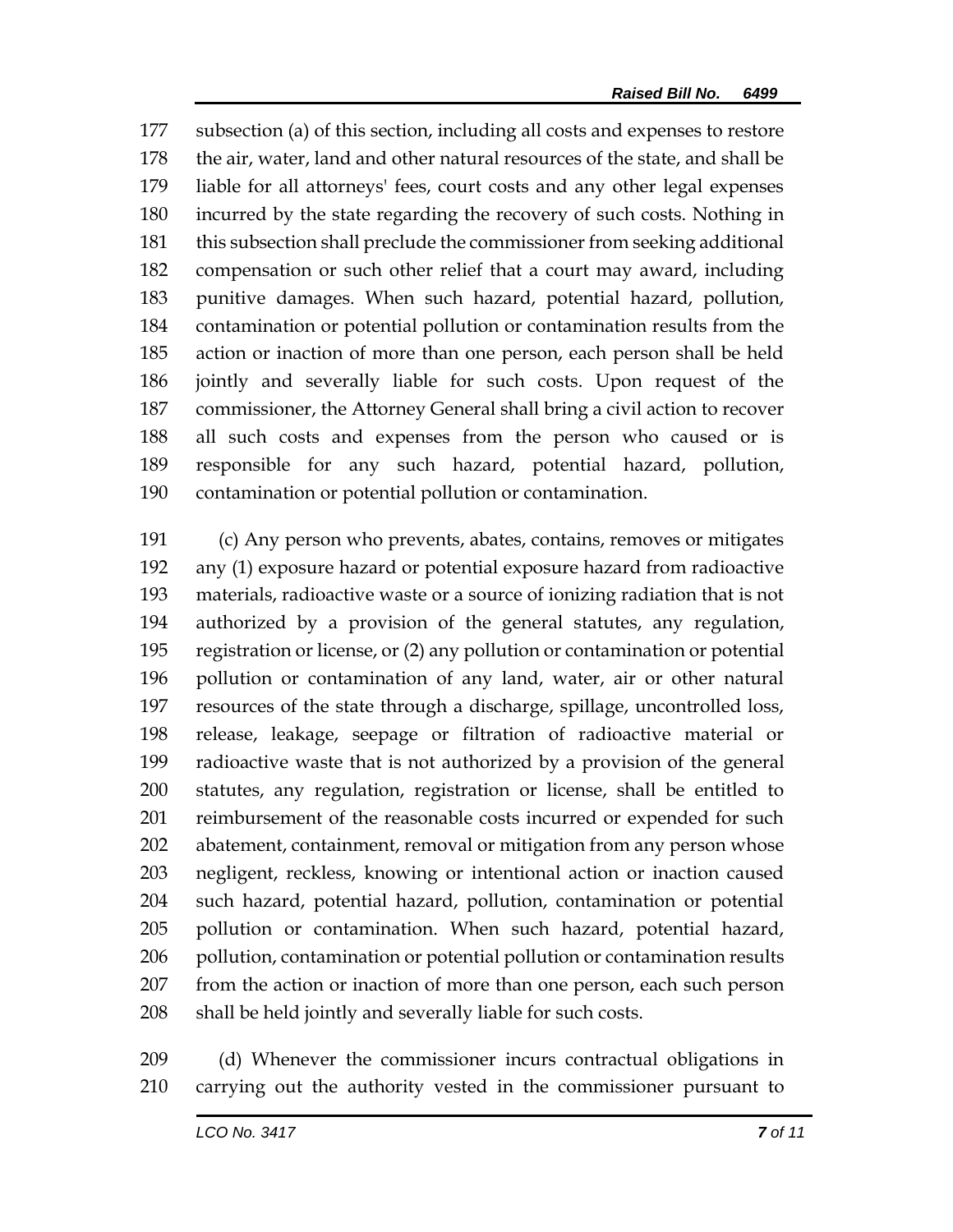subsection (a) of this section and the person who causes or is responsible for the hazard, potential hazard, pollution, contamination or potential pollution or contamination does not assume the tasks and responsibilities that are the subject of such contractual obligations, the commissioner shall request the Attorney General to bring a civil action, pursuant to subsection (b) of this section, to recover the costs and expenses of such contractual obligations and other costs and expenses provided for in subsection (b) of this section. If the person responsible is unknown, the commissioner shall request the federal government to assume such contractual obligations to the extent provided for by federal law.

 Sec. 7. Subsection (a) of section 22a-6a of the general statutes is repealed and the following is substituted in lieu thereof (*Effective October 1, 2021*):

 (a) Any person who knowingly or negligently violates any provision of section 14-100b or 14-164c, subdivision (3) of subsection (b) of section 15-121, section 15-171, 15-172, 15-175, 22a-5, 22a-6 or 22a-7, chapter 440, chapter 441, section 22a-69 or 22a-74, subsection (b) of section 22a-134p, sections 22a-148 to 22a-150, inclusive, section 22a-153, as amended by this act, 22a-154, as amended by this act, section 22a-157, as amended by 231 this act, section 22a-158, section 22a-162, 22a-171, 22a-174, 22a-175, 22a- 177, 22a-178, 22a-181, 22a-183, 22a-184, 22a-190, 22a-208, 22a-208a, 22a- 209, 22a-213, 22a-220, 22a-225, 22a-231, 22a-336, 22a-342, 22a-345, 22a- 346, 22a-347, 22a-349a, 22a-358, 22a-359, 22a-361, 22a-362, 22a-365 to 22a- 379, inclusive, 22a-401 to 22a-411, inclusive, 22a-416, 22a-417, 22a-424 to 22a-433, inclusive, 22a-447, 22a-449, 22a-450, 22a-451, 22a-454, 22a-458, 22a-461, 22a-462 or 22a-471, or any regulation, order or permit adopted or issued thereunder by the Commissioner of Energy and Environmental Protection shall be liable to the state for the reasonable costs and expenses of the state in detecting, investigating, controlling and abating such violation. Such person shall also be liable to the state for the reasonable costs and expenses of the state in restoring the air, waters, lands and other natural resources of the state, including plant, wild animal and aquatic life to their former condition insofar as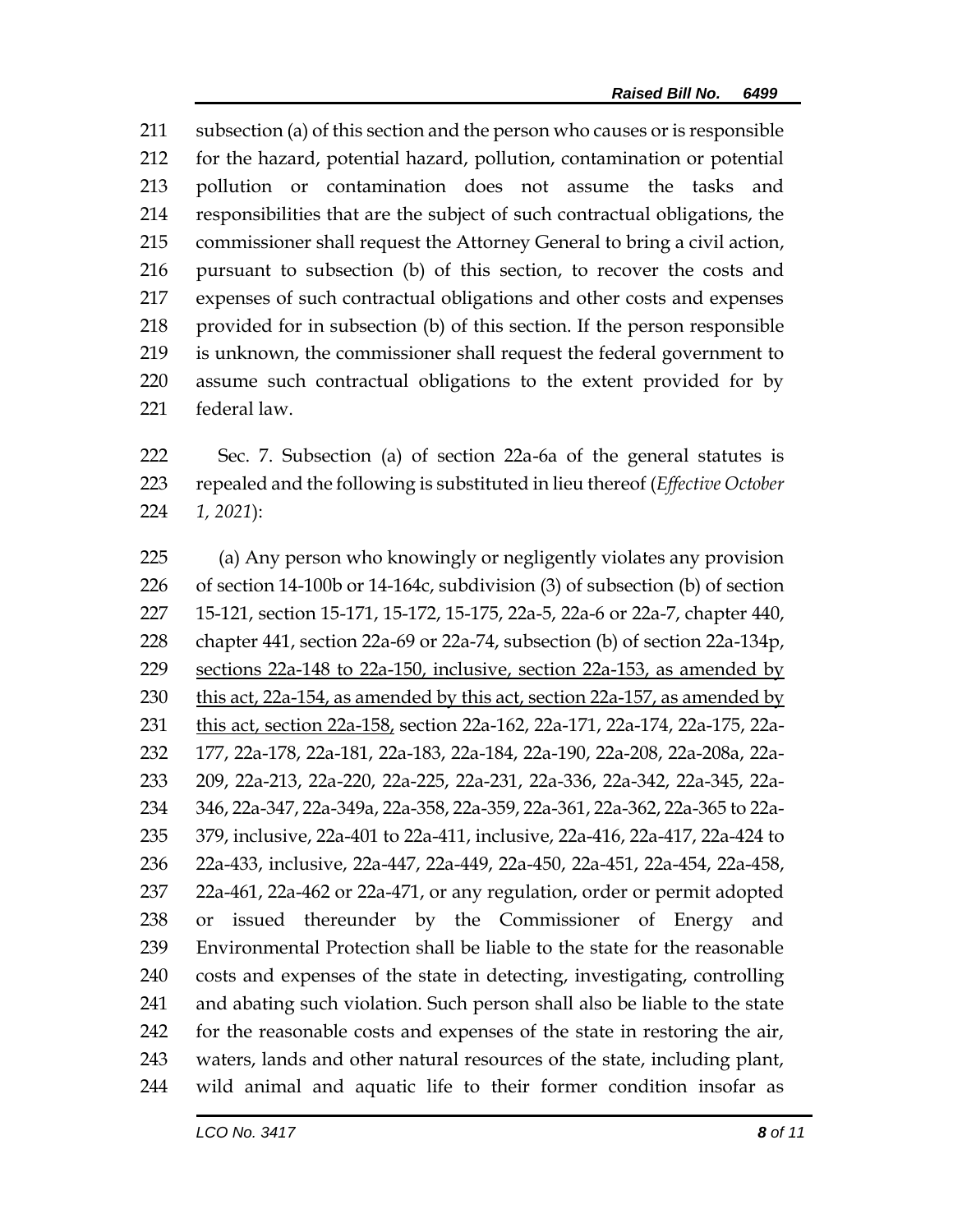| 245 | practicable and reasonable, or, if restoration is not practicable or         |  |  |  |
|-----|------------------------------------------------------------------------------|--|--|--|
| 246 | reasonable, for any damage, temporary or permanent, caused by such           |  |  |  |
| 247 | violation to the air, waters, lands or other natural resources of the state, |  |  |  |
| 248 | including plant, wild animal and aquatic life and to the public trust        |  |  |  |
| 249 | therein. Institution of a suit to recover for such damage, costs and         |  |  |  |
| 250 | expenses shall not preclude the application of any other remedies.           |  |  |  |
| 251 | Sec. 8. Section 16a-101 of the general statutes is repealed and the          |  |  |  |
| 252 | following is substituted in lieu thereof (Effective October 1, 2021):        |  |  |  |
| 253 | As used in this chapter:                                                     |  |  |  |
| 254 | (1) "Atomic energy" [ means all forms of energy released in the course       |  |  |  |
| 255 | of nuclear fission or nuclear transformation] has the same meaning as        |  |  |  |
| 256 | provided in the Atomic Energy Act, 42 USC 2014, as amended from time         |  |  |  |
| 257 | to time;                                                                     |  |  |  |
| 258 | (2) "By-product material" [means any radioactive materials, except           |  |  |  |
| 259 | special nuclear materials, yielded in or made radioactive by exposure to     |  |  |  |
| 260 | the radiation incident to the process of producing or utilizing special      |  |  |  |
| 261 | nuclear materials] has the same meaning as provided in the Atomic            |  |  |  |
| 262 | Energy Act, 42 USC 2014, as amended from time to time;                       |  |  |  |

 (3) "Production facility" **[**means (A) any equipment or device capable of the production of special nuclear material in such quantity as to be of 265 significance to the common defense and security, or in such manner as to affect the health and safety of the public; or (B) any important component part especially designed for such equipment or device**]** has the same meaning as provided in the Atomic Energy Act, 42 USC 2014, 269 as amended from time to time;

 (4) "Special nuclear material" **[**means (A) plutonium and uranium enriched in the isotope 233 or in the isotope 235, and any other material which the Governor declares by order to be special nuclear material after the United States Atomic Energy Commission has determined the material to be such; or (B) any material artificially enriched by any of the foregoing**]** has the same meaning as provided in the Atomic Energy Act,